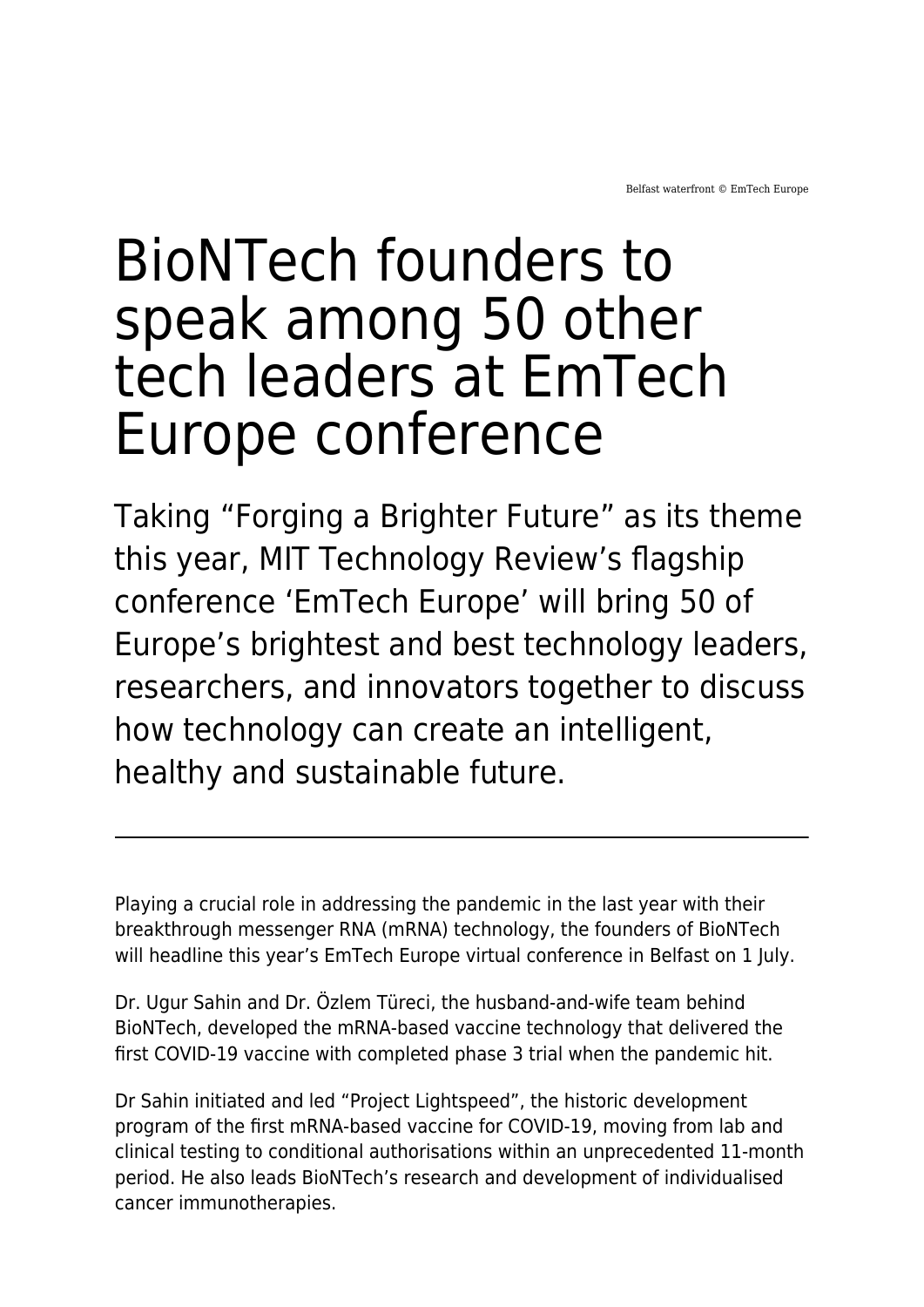Read also

## [Key speakers unveiled for EmTech Europe 2021](https://www.maddyness.com/uk/2021/04/27/key-speakers-unveiled-for-emtech-europe-2021/)

Dr Türeci played a crucial role in the clinical development of "Project Lightspeed" and helped lead the development of mRNA-based vaccines and cancer antigens as well as immunotherapies which are currently in clinical development.

The globally-renowned scientists' opening keynote will address the conference theme 'Forging a Brighter Future' and spell out their motivation and vision for expanding the use of mRNA technology to address other diseases in the future.

Drs Sahin and Türeci will join a line of Europe's most brilliant tech minds across the fields of sustainability, health and artificial intelligence.

"Attendees of EmTech Europe 2021 will get to hear from 50 leading speakers who are driving the next generation of technological advances. With talks ranging from the first timber skyscraper in Europe to biomedicine and mRNA vaccines, as well as spotlights from past winners of our Innovators Under 35 competition, EmTech Europe 2021 will showcase innovative solutions addressing major global issues." – Nico Crepaldi, Head of Custom Content at MIT Technology Review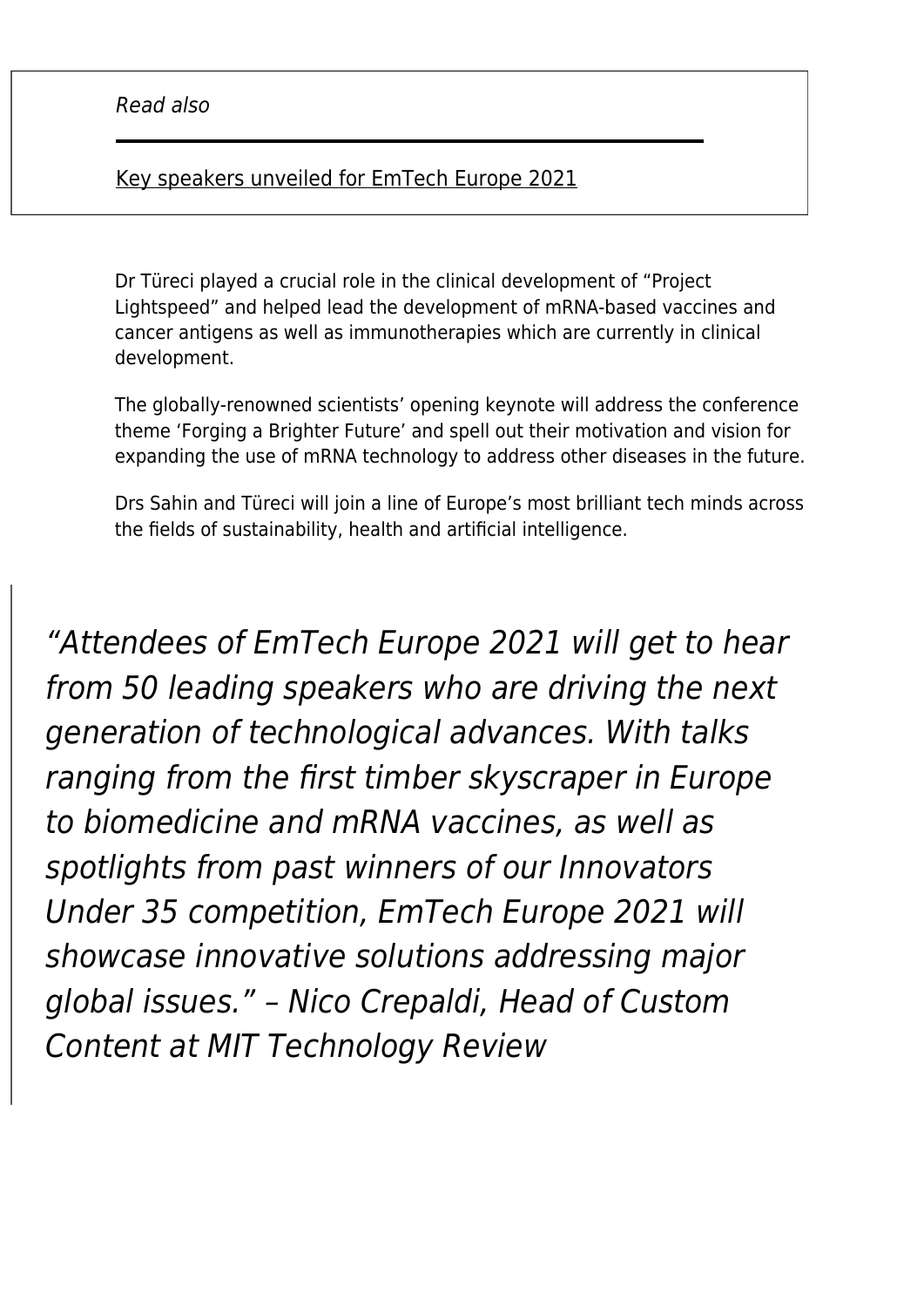## Featured themes and talks

A Healthy Future: Practitioners and thought leaders examine emerging solutions in connected health and telemedicine, and breakthroughs in the development of Messenger RNA vaccines for Covid. They will also explore how these advances can be applied to tackle other healthcare delivery issues and disease states.

Kenneth Chien, Co-founder of Moderna will look at how top biotech countries like Sweden are leading examples of life sciences enterprise which can be copied by other regions, and what societal and governmental structures are in place to foster and encourage the growth of health technologies.

A Sustainable Future: Meet the engineers, entrepreneurs, politicians, polemicists, funders, futurists, and founders who are leveraging emerging technologies to stave off planetary meltdown, from renewables to the green energy solutions optimizing manufacturing processes.

Peter Rawlinson, CEO and CTO of Lucid Motors, and formerly Chief Engineer of Tesla, will discuss the increasing demand for electric cars in Europe and how manufacturers and technologists are finding innovative solutions to accelerating this societal green shift.

An Intelligent Future: AI is increasingly affecting every person and every human activity. Leaders in the industry will examine how AI related technologies are being applied to society's challenges and in what ways AI research can be directed to have an instrumental role in building a better, more sustainable and equitable future for all.

Nicole Eagan, Chief Strategy Officer & AI Officer at Darktrace, will discuss how we are heading towards an age of ambient computing, and the drivers and impact of Invisible AI.

Dr Nora Khaldi, Founder and CEO of Nuritas, will take EmTech Europe through the future of AI from inside research labs and universities, looking at what the next big steps are in the emerging technology field.

Author Marga Hoek will delve into the ethics of technology and invite participants to look at how their technological input could add value to the global economy and push the boundaries of what ethical tech looks like.

## "Through EmTech Europe, Belfast can showcase the